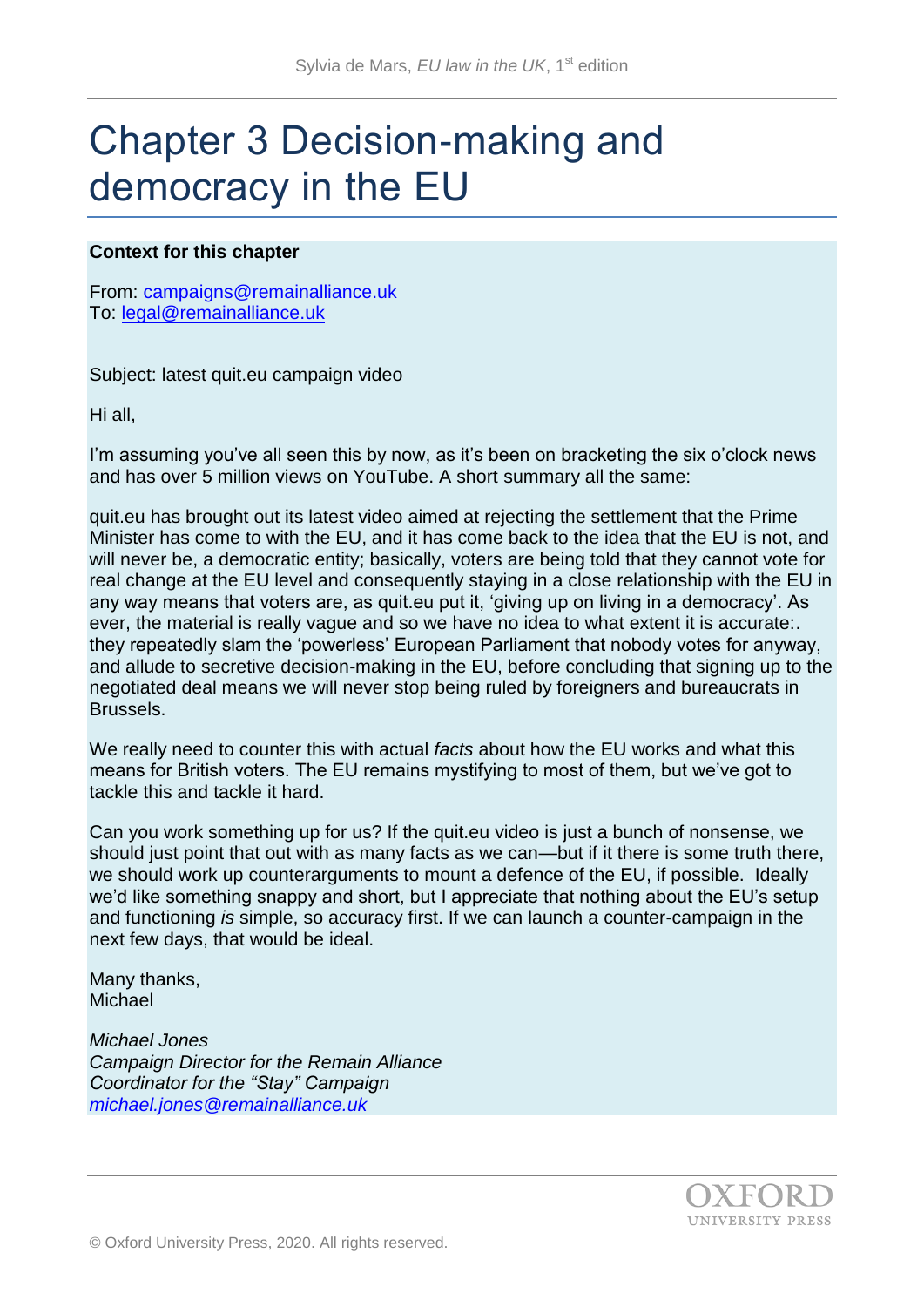#### **Discussing the scenario**

Use the material in this chapter to write up a response to Michael Jones in light of what you now know about the EU and the 'democratic deficit' debate. Do the claims made in the quit.eu video have any merit?

If not, explain why you think they do not, and why you ultimately think the EU is 'democratic enough'. If yes, explain why the EU's efforts to become more democratic have not resolved the EU's 'democracy problem'.

#### **Approaching the scenario: taking a position**

This scenario may look like a problem question, but in reality invites an essay-style response. The quit.eu video discussed in the email could be summarized as a longer quote, listing the 'democratic shortcomings' of the EU—with you, as a student, expected to agree or disagree with their claims.

The instructions thus once again invite you to take a clear **position**, and to then use **evidence** to build the **arguments** that support your **position**. It is not a question to which there is only one 'correct' answer; rather, you are expressly invited to either agree or disagree with the quit.eu video's arguments, meaning both are totally appropriate.

After that, the instructions also invite you to *more broadly* comment on the EU's democratic qualities. This goes slightly beyond simply agreeing or disagreeing with the quit.eu arguments—but it is not the focus of the question. The conclusion, or a section of the essay shortly before a conclusion, would be an appropriate place to more widely comment on the 'democratic deficit' debate. But the bulk of the question invites you to respond to what Michael Jones has set out about the quit.eu video.

Note that it is entirely possible to agree with *some* of the quit.eu arguments, while disagreeing with others. This is why the question asks you to form an overall opinion on the 'democratic deficit' debate issue. This permits you to say that *though there are some exceptions*, the EU is democratic enough; or, alternatively, though there are some exceptions, the EU is not at all democratic.

Examples of possible positions you could take include, but are not limited to:

**Agreeing with the quit.eu video**: *'The issues raised by the quit.eu video are unfortunately all true, and are good examples of why the EU is not and will never be a democratic entity.'*

**Disagreeing with the statement**: *'A careful examination of the quit.eu video's arguments shows that they are all inaccurate, and a closer look at how the EU actually operates demonstrates that it is democratic enough, especially as of the Lisbon Treaty.'* 

**Mostly agreeing with the statement**: *'Many of the issues raised in the quit.eu video are genuine problems that the EU has, but the lack of power of the European Parliament is overstated. While the EU continues to have democracy problems, they are being improved upon by initiatives such as the greater power for the European Parliament.'*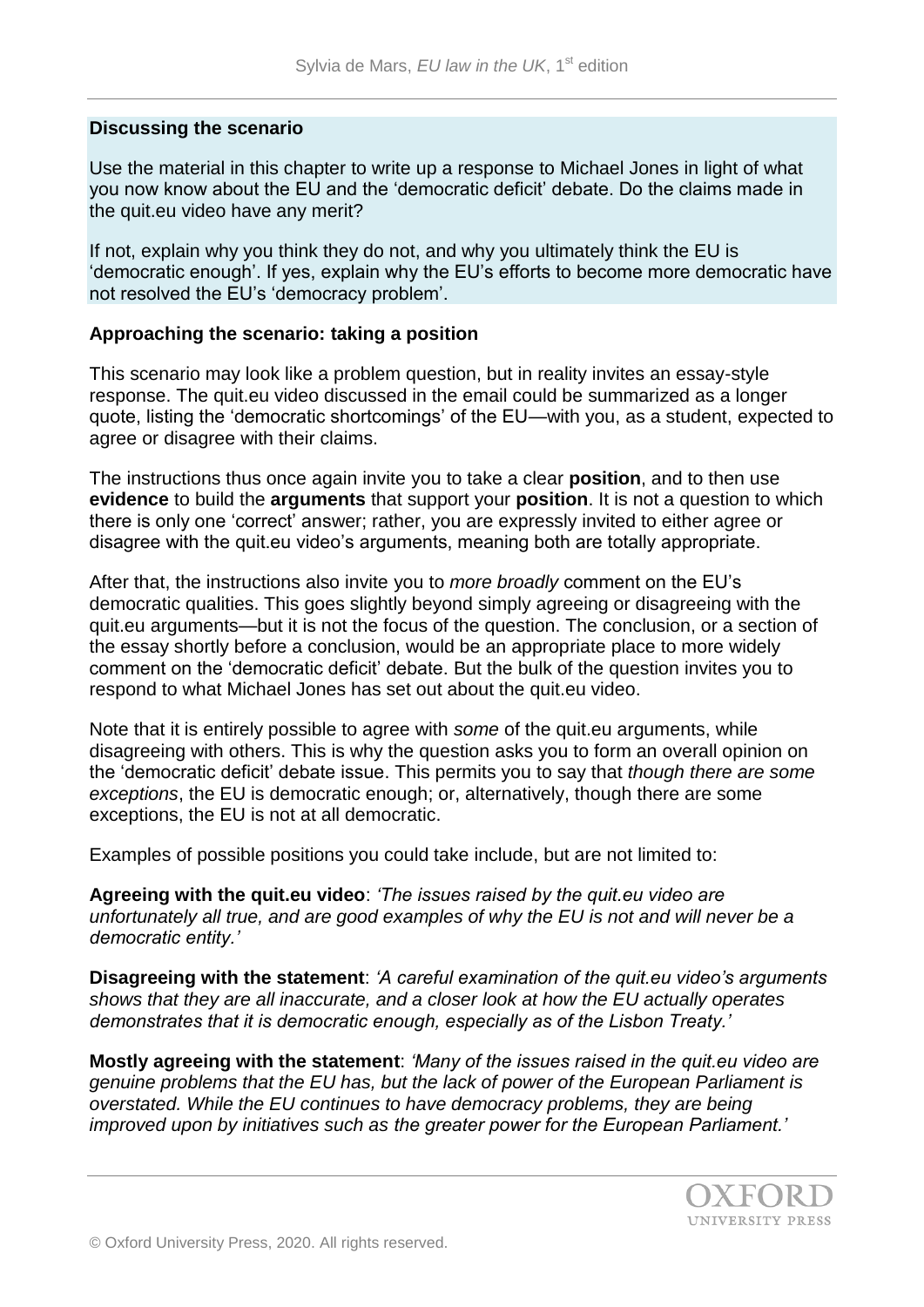**Mostly disagreeing with the statement**: *'The majority of the quit.eu video's arguments as presented here are outdated, but it continues to be a concern that there is a significant disconnect between national policy preferences and an ability to influence what the EU does. This particular dimension of the EU's democratic shortcomings is almost impossible to remedy, however, and improvements to issues of secrecy and power for the Parliament have been significant.'*

### **Building your argument: evidence**

In an exam question, or even in a piece of coursework, you cannot cover the *entirety* of the democratic deficit debate and hope to analyze any bit of it in any detail. What you would end up producing is likely to resemble a list of what Follesdal and Hix argue, with perhaps a brief comment on possible counterarguments. In an essay that asks you to look at *specific issues* in the functioning of the EU, this would be significantly less helpful than a more limited response.

A first step is determining what, specifically, the question *needs* you to discuss. What are the **key issues** that come up in the scenario that you have to engage with in order to actually answer the question?

In this specific scenario, there are a number of **key issues** (in the form of claims made by quit.eu) that must be addressed to answer the question:

- 1) 'basically, voters are being told that they cannot vote for real change at the EU level and consequently staying in a close relationship with the EU in any way means that voters are, as quit.eu put it, 'giving up on living in a democracy'';
- 2) 'they repeatedly slam the 'powerless' European Parliament that nobody votes for anyway';
- 3) 'and allude to secretive decision-making in the EU'.

Note that the final element of that particular sentence in Michael Jones' email—being ruled by foreigners and 'Brussels bureaucrats'—is not one that I would flag up as a **key issue** in a law essay. That particular statement is a broad, unspecific reference to the idea of the EU being 'undemocratic'—but not a specific example of ways in which it is undemocratic.

If we translate **key issues** 1–3 into legal terms, we end up with an essay that needs to discuss:

- 1) Whether decision-making at the EU level is unresponsive to democratic pressure;
- 2) Whether the EU suffers from executive dominance and the distance issue when looking at the role of the European Parliament;
- 3) Whether EU law-making is opaque and too complex.

This is a far more manageable list than having to discuss the *entire* democratic deficit!

Now that you know what key issues you need to discuss, you can start thinking about what the best **evidence** is for your position. This will depend on your position. If you agree with the quit.eu video, you will need to demonstrate that all of these criticisms of the EU remain accurate even *despite* Lisbon Treaty changes. This requires considering to what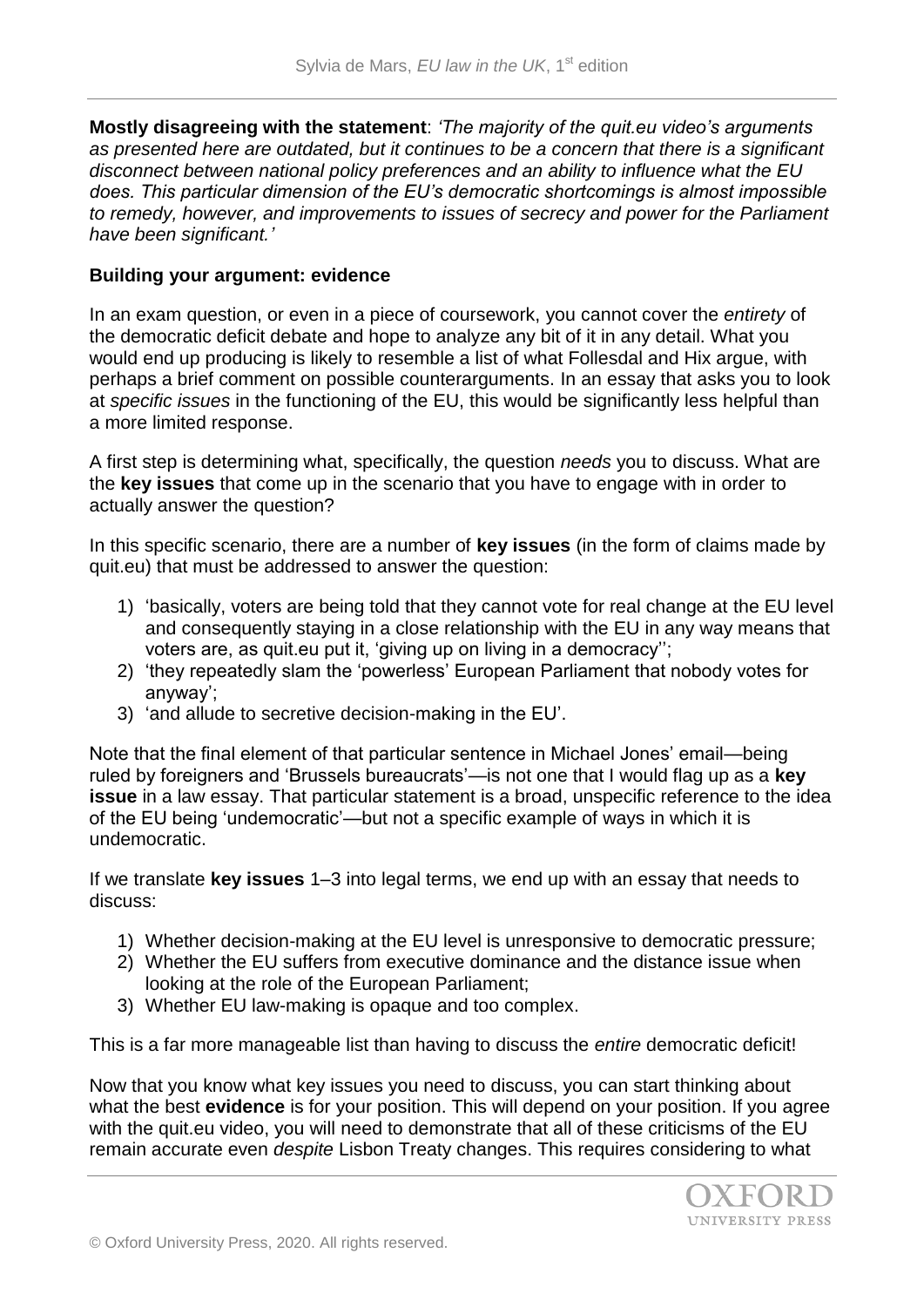extent domestic voters can influence how EU policy is made—so a discussion of the EU legislative process, and to what extent it reflects domestic voter preference; considering if the European Parliament has *enough* power as of the Lisbon Treaty; and, finally, if EU law-making is now more accessible than it was. The latter point can be discussed by exploring comitology—but also by considering secrecy in the Council of Ministers, for example.

There is no *right or wrong* answer to what works as the 'best evidence'. It is a matter of thinking about which of the material covered in Chapter 3 stood out to you most.

For those of you who instinctively disagree with the scenario, you will be raising the same issues, but discussing them from the opposite perspective. In other words, you are likely to argue that the Lisbon Treaty *has* made the European Parliament an important-enough player, and that this is a big help to the EU's democratic qualities. Likewise, you will point to the changes in Comitology, or the lessened power held exclusively by the Council, so as to make transparency less of a concern.

The '**Discussing the scenario**' boxes throughout the chapter are there to help you in selecting your 'best evidence'. Having reflected on what they ask you to do, you should already have done work on the following potential pieces of evidence:

- What Article 10(3) TEU promises and how that relates to the 'democratic deficit' debate;
- How the scenario's quit.eu claims map onto the five areas of 'democratic deficit' that Follesdal and Hix set out in their work;
- What the counterarguments to Follesdal and Hix are, and to what extent those tackle the claims made by the quit.eu video in the scenario;
- How the Lisbon Treaty addresses (or attempts to address) the 'democratic deficit'.

## **Dealing with counterarguments**

In building an **argument**, it is important that you are consistent in arguing for the **position**  you start your essay with. If you are not, you risk falling into the '**fence-sitting**' trap, whereby you describe a number of different views but do not clearly argue in favour of one.

That said, you cannot ignore the arguments that you disagree with! Doing that would make you far less persuasive to anyone that you are arguing with (including your future markers). For example, ignoring that the EU has some genuine shortcomings (e.g. too little voting for European Parliament elections) does not *help* you prove that it is 'democratic enough'. Anyone reading your argument would be thinking, 'But what about…'?. And at that point, you are failing to convince the reader that your **position** is the correct one.

In other words, you must address counterarguments and explain *why* you think they are less persuasive. So, once again, considering low turnout in European Parliament elections, you might observe that turnout is low, but so is turnout in many national elections, and those are not usually accused of illegitimacy for this reason. Or you might